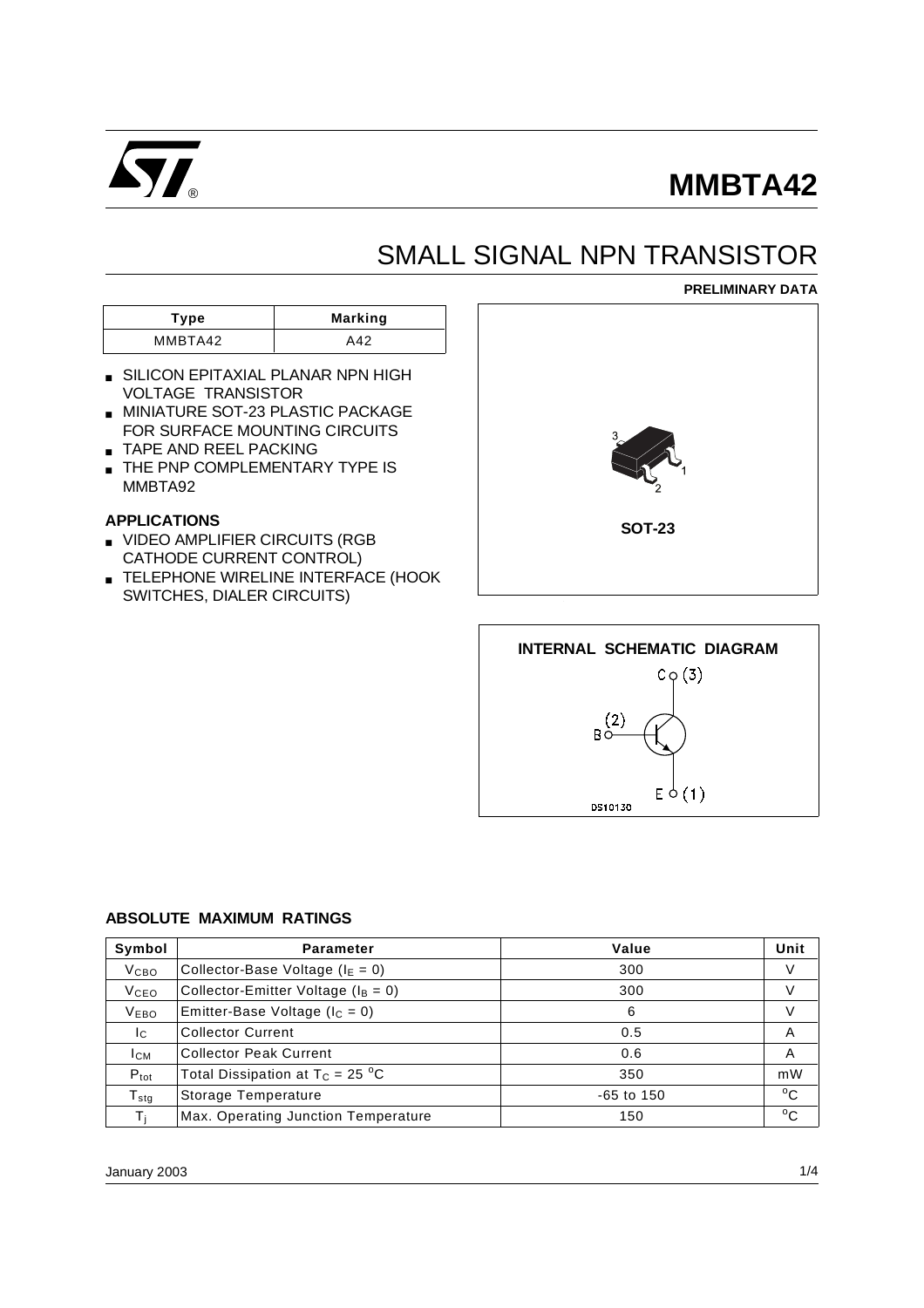### **THERMAL DATA**

| K <sub>thj-amb</sub>                      | Resistance<br>Thermal | Junction-Ambient | Max | ∽<br>ບບ 1 | /V<br>اب |
|-------------------------------------------|-----------------------|------------------|-----|-----------|----------|
| • Device mounted on a PCB area of 1 $cm2$ |                       |                  |     |           |          |

#### **ELECTRICAL CHARACTERISTICS**  $(T_{\text{case}} = 25 \text{ °C}$  unless otherwise specified)

| Symbol           | <b>Parameter</b>                                      | <b>Test Conditions</b>                                                                                                         | Min.           | Typ. | Max. | Unit       |
|------------------|-------------------------------------------------------|--------------------------------------------------------------------------------------------------------------------------------|----------------|------|------|------------|
| I <sub>CBO</sub> | Collector Cut-off<br>Current ( $I_E = 0$ )            | $V_{CB} = 200 V$                                                                                                               |                |      | 100  | nA         |
| $V_{(BR)CBO}$    | Collector-Base<br>Breakdown Voltage<br>$(I_E = 0)$    | $I_c = 100 \mu A$                                                                                                              | 300            |      |      | $\vee$     |
| $V_{(BR)CEO*}$   | Collector-Emitter<br>Breakdown Voltage<br>$(I_B = 0)$ | $c = 1$ mA                                                                                                                     | 300            |      |      | $\vee$     |
| $V_{(BR)EBO}$    | Emitter-Base<br>Breakdown Voltage<br>$(I_C = 0)$      | $I_E = 100 \mu A$                                                                                                              | 6              |      |      | $\vee$     |
| $VCE(sat)*$      | Collector-Emitter<br><b>Saturation Voltage</b>        | $c = 20 \text{ mA}$ $\ln z = 2 \text{ mA}$                                                                                     |                |      | 0.5  | $\vee$     |
| $VBE(sat)*$      | Base-Emitter<br><b>Saturation Voltage</b>             | $I_C = 20 \text{ mA}$ $I_B = 2 \text{ mA}$                                                                                     |                |      | 0.9  | $\vee$     |
| $h_{FE}$ *       | <b>DC Current Gain</b>                                | $I_C = 1$ mA $V_{CE} = 10$ V<br>$I_C = 10 \text{ mA}$ $V_{CE} = 10 \text{ V}$<br>$I_C = 30 \text{ mA}$ $V_{CE} = 10 \text{ V}$ | 25<br>40<br>40 |      |      |            |
| fτ               | <b>Transition Frequency</b>                           | $I_C = 10$ mA $V_{CE} = 20$ V f = 20 MHz                                                                                       | 50             |      |      | <b>MHz</b> |
| C <sub>CBO</sub> | Collector-Base<br>Capacitance                         | $I_E = 0$ $V_{CB} = 10$ V f = 1 MHz                                                                                            |                | 6    |      | pF         |
| C <sub>EBO</sub> | Emitter-Base<br>Capacitance                           | $ c = 0$ $V_{FR} = 2$ V $f = 1$ MHz                                                                                            |                | 22   |      | рF         |

∗ Pulsed: Pulse duration = 300 µs, duty cycle ≤ 1.5 %

 $\sqrt{M}$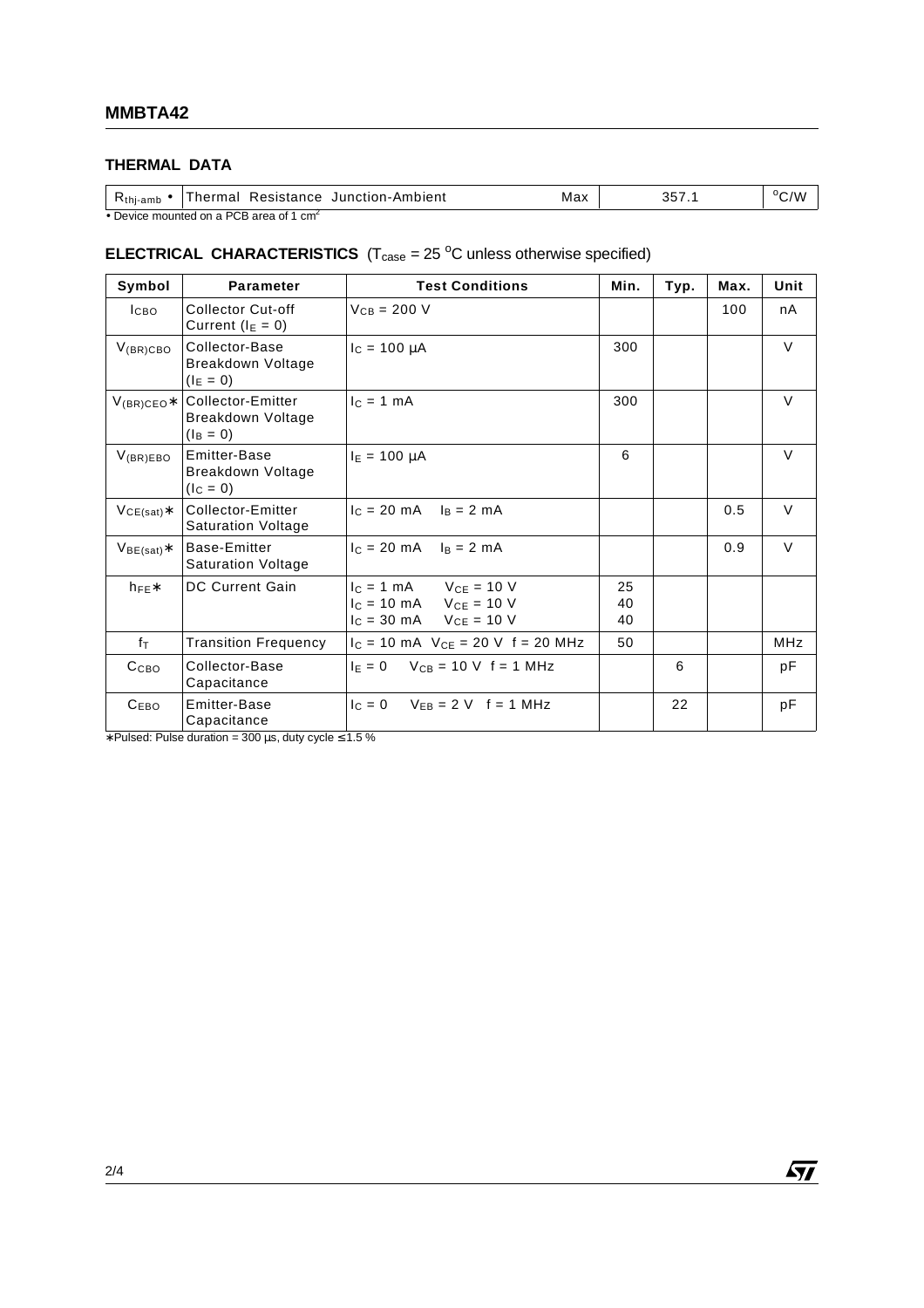|  | mm   |      |      | mils |      |      |
|--|------|------|------|------|------|------|
|  | MIN. | TYP. | MAX. | MIN. | TYP. | MAX. |
|  | 0.85 |      | 1.1  | 33.4 |      | 43.3 |
|  | 0.65 |      | 0.95 | 25.6 |      | 37.4 |
|  |      |      |      |      |      |      |

## **SOT-23 MECHANICAL DATA**





**DIM.**